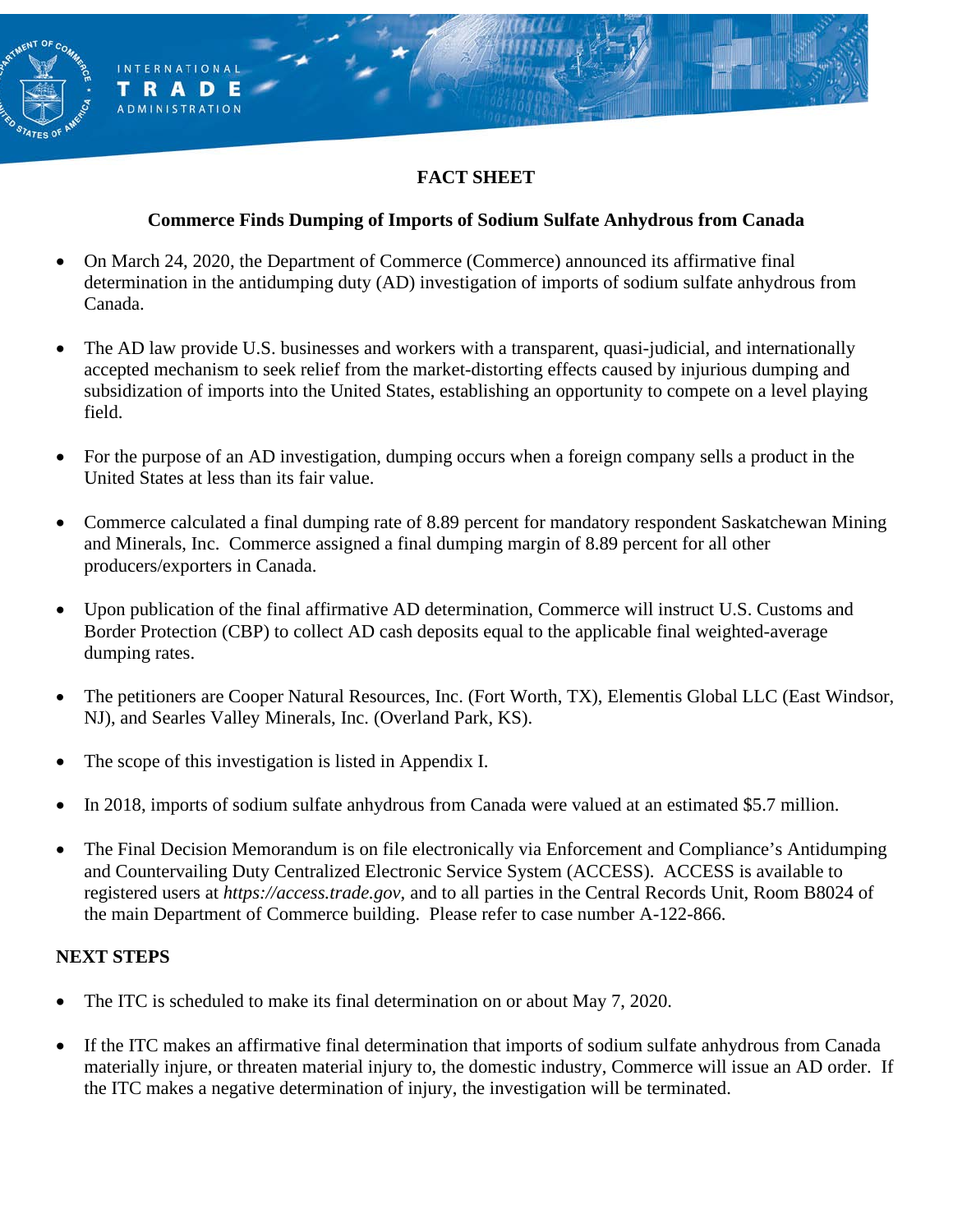### **FINAL DUMPING RATES:**

| <b>COUNTRY</b> | <b>EXPORTER/PRODUCER</b>              | <b>DUMPING RATE</b> |  |
|----------------|---------------------------------------|---------------------|--|
| Canada         | Saskatchewan Mining and Minerals Inc. | 8.89%               |  |
|                | Canada-wide Entity                    | 8.89%               |  |

#### **CASE CALENDAR:**

| <b>EVENT</b>                         | <b>AD</b>               |  |
|--------------------------------------|-------------------------|--|
| <b>Petitions Filed</b>               | <b>March 28, 2019</b>   |  |
| <b>DOC</b> Initiation Date           | <b>April 17, 2019</b>   |  |
| <b>ITC Preliminary Determination</b> | May 13, 2019            |  |
| <b>DOC Preliminary Determination</b> | <b>October 24, 2019</b> |  |
| <b>DOC Final Determination</b>       | <b>March 23, 2020</b>   |  |
| <b>ITC Final Determination</b>       | May 7, 2020             |  |
| <b>Issuance of Order*</b>            | May 14, 2020            |  |

NOTE: Commerce preliminary and final determination deadlines are governed by statute. For AD investigations, the deadlines are set forth in sections 733(b) and 735(a)(1) of the Tariff Act of 1930, as amended (the Act).

### **IMPORT STATISTICS:**

| <b>CANADA</b>        | 2016      | 2017      | 2018      |
|----------------------|-----------|-----------|-----------|
| Volume (Metric Tons) | 36,206    | 50,345    | 50,638    |
| Value (USD)          | 4,643,029 | 5,818,998 | 5,736,807 |

Source: U.S. Census Bureau, accessed through Global Trade Atlas (HTSUS 2833.11.1000, 2833.11.5010, 2833.11.5050, and 2833.19.0000).